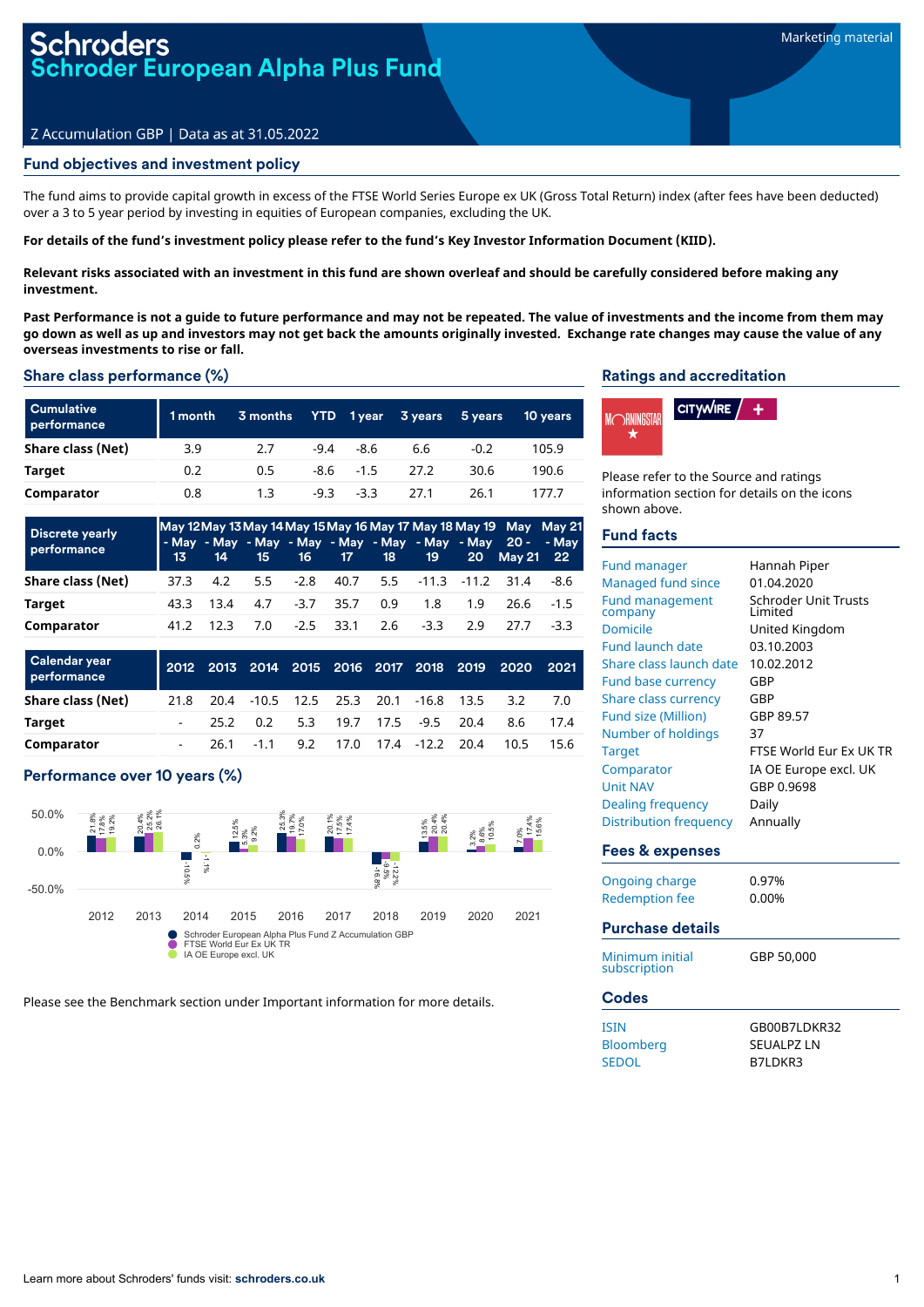# Schroders **Schroder European Alpha Plus Fund<br>Schroder European Alpha Plus Fund**

Z Accumulation GBP | Data as at 31.05.2022

# 10 year return of GBP 10,000



The chart is for illustrative purposes only and does not reflect an actual return on any investment.

Returns are calculated bid to bid (which means performance does not include the effect of any initial charges), net income reinvested, net of fees.

# Risk considerations

**Performance risk:** Investment objectives express an intended result but there is no guarantee that such a result will be achieved. Depending on market conditions and the macro economic environment, investment objectives may become more difficult to achieve. **Please see the KIID and Prospectus for a full list of risk considerations applicable to this fund.**

# Synthetic risk & reward indicator (SRRI)

| <b>LOWER RISK</b><br>Potentially lower reward |  |  |  |  | <b>HIGHER RISK</b><br>Potentially higher reward |
|-----------------------------------------------|--|--|--|--|-------------------------------------------------|
|                                               |  |  |  |  |                                                 |

The risk category was calculated using historical performance data and may not be a reliable indicator of the fund's future risk profile. The fund's risk category is not guaranteed to remain fixed. Please see the Key Investor Information Document for more information.

## Risk statistics & financial ratios

|                                        | <b>Fund</b> | <b>Target</b> |
|----------------------------------------|-------------|---------------|
| Annual volatility (%)<br>(3y)          | 20.9        | 15.4          |
| Alpha (%) (3y)                         | $-7.2$      |               |
| Beta $(3y)$                            | 1.3         |               |
| Sharpe ratio (3y)                      | 0.2         | 0.6           |
| <b>Information ratio</b><br>(3v)       | $-0.7$      |               |
| Dividend Yield (%)                     | 2.2         |               |
| <b>Price to book</b>                   | 1.7         |               |
| <b>Price to earnings</b>               | 17.6        |               |
| <b>Predicted Tracking</b><br>error (%) | 6.8         |               |

Source: Morningstar, and Schroders for the Predicted tracking error. The above ratios are based on bid to bid price based performance data.

For help in understanding any terms used, please visit

https://www.Schroders.com/en/glossary/ These financial ratios refer to the average of the equity holdings contained in the fund's portfolio and in the benchmark (if mentioned) respectively. Please note this is an accumulation share class and as such the investor will not receive an income distribution. Any income will be reinvested into the fund.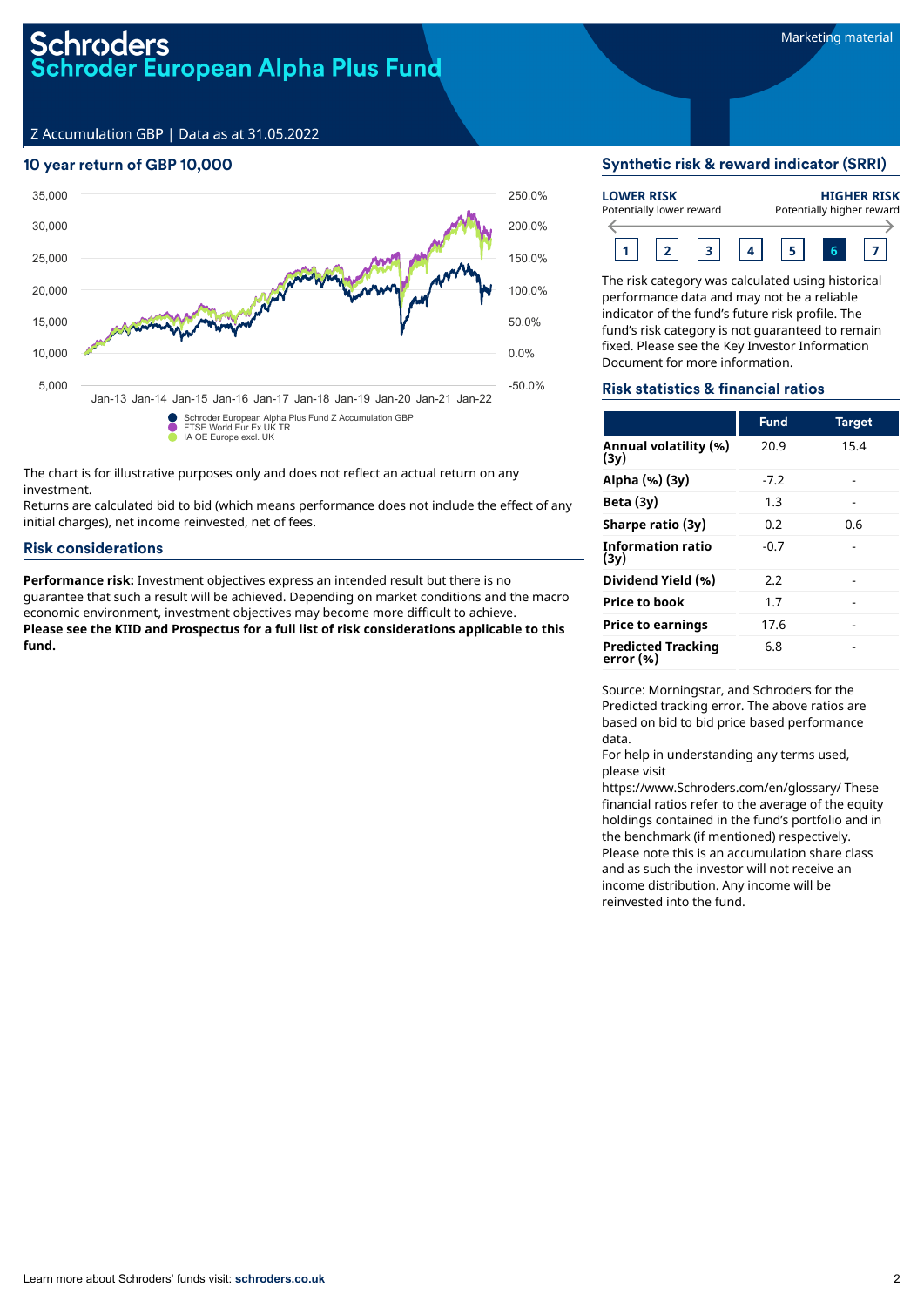# Schroders<br>Schroder European Alpha Plus Fund

# Z Accumulation GBP | Data as at 31.05.2022

# Asset allocation

Target refers to the Benchmark listed in the Fund facts section and described under the Share class performance section on page 1. Source: Schroders. Top holdings and asset allocation are at fund level.

> 9.1 9.7 9.1 8.3 4.2 4.9 4.0 5.1 3.5 4.5 1.3 0.0 1.0 1.5

3.8

# Sector (%)



# ● Fund ● Target France **Germany** Italy Netherlands Ireland United States Belgium Switzerland United Kingdom Spain Finland Liquid Assets Other 17.0 20.5 16.8 16.7 16.7 4.5
10.0
7.9
9.5
4.9
6.5
5.5
5.3
1.7
8
1.3
0.0
0.0
17.7
<br>  $\frac{9.5}{6.5}$ 5.5
5.6
4.6
0.3
5.5
3
1.7
2.8
1.3
0.0
0.0
17.7
<br>  $\frac{1}{2.8}$ 0% 3% 5% 8% 10% 13% 15% 18% 20%

# Region (%)



# Top 10 holdings (%)

Geographical breakdown (%)

| <b>Holding name</b>             | %   |
|---------------------------------|-----|
| <b>ASML Holding NV</b>          | 3.9 |
| doValue SpA                     | 3.8 |
| Dalata Hotel Group PLC          | 3.6 |
| <b>Zeal Network SF</b>          | 3.6 |
| X-Fab Silicon Foundries SF      | 3.6 |
| HelloFresh SF                   | 3.5 |
| <b>Ubisoft Entertainment SA</b> | 3.5 |
| Befesa SA                       | 3.5 |
| Flutter Entertainment PLC       | 3.4 |
| Nestle SA                       | 3.3 |
|                                 |     |

## Share class available

|                               | <b>Z Accumulation GBP</b> | <b>Z</b> Income GBP |
|-------------------------------|---------------------------|---------------------|
| <b>Distribution frequency</b> | Annually                  | Annually            |
| <b>ISIN</b>                   | GB00B7LDKR32              | GB00B7LDKT55        |
| <b>Bloomberg</b>              | <b>SEUALPZ LN</b>         | <b>SEUALZI LN</b>   |
| <b>SEDOL</b>                  | B7LDKR3                   | B7LDKT5             |